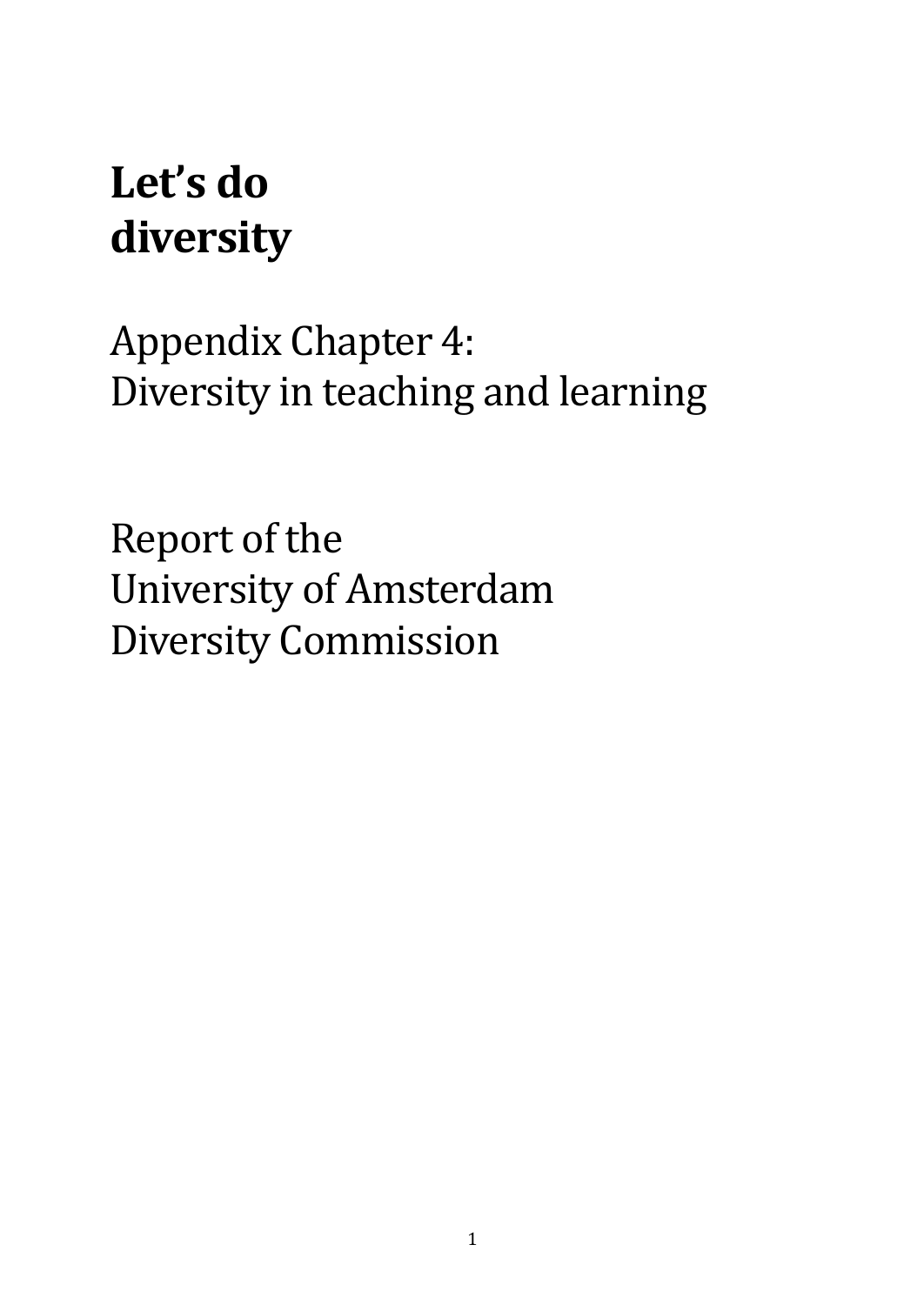This appendix outlines the theoretical framework used in chapter 4.

The information gathered through the ´Diversity Discussion Circles´, the interviews and the expert workshop were analyzed in relation to the core question of looking at the practices of knowledge that foster or reduce difference at the university. The information was collected in relation to *what* is being taught and learned and *how* it is being taught and learned. Additionally, an analytical framework was developed and employed to better understand the different levels at which the knowledge practices at the university lead towards the fostering or reduction of difference and hence diversity. The analytic framework to assess the practices of teaching and learning is centered around three core concepts: positionality (Collins, 2000), (Haraway, 1988) (Vazquez, 2015), participation (Walsh, 2014), transitionality (Escobar, 2015) and (Alexander, 2006).

In order to make visible how teaching and learning practices are conducive, or not, to the enhancement of diversity we developed a framework under these three headings:

- Pedagogies of positionality: in order to recognize how the practices of teaching and learning are conducive to an understanding of the geo-historical position and the social and environmental context in which knowledge is produced and reproduced, as well as the researcher, teacher and students' own geo-historical and contextual location. The pedagogies of positionality enable the academic community to understand the context and partiality of their knowledge practices and see the benefits of inclusive and diverse approaches to knowledge.
- Pedagogies of participation; in order to see to what extent the practices of teaching and learning are open to inclusive forms of interaction. To what extent can students and teachers actively participate, own and engage in democratic and participatory practices of teaching and learning? To what extent are these practices leading to inclusive approaches in which a broad diversity of voices and perspectives is nurtured?
- Pedagogies of transition; in order to assess to what extent teaching and learning practices enable teachers and students and the wider university community to actively relate to social and ecological processes outside the university, in such a way as to give social and/or ecological meaning to the knowledge processes that happen within the university. The pedagogies of transition add a meaningful dimension to knowledge practices by highlighting the question of their direct impact on environmental and or social processes.